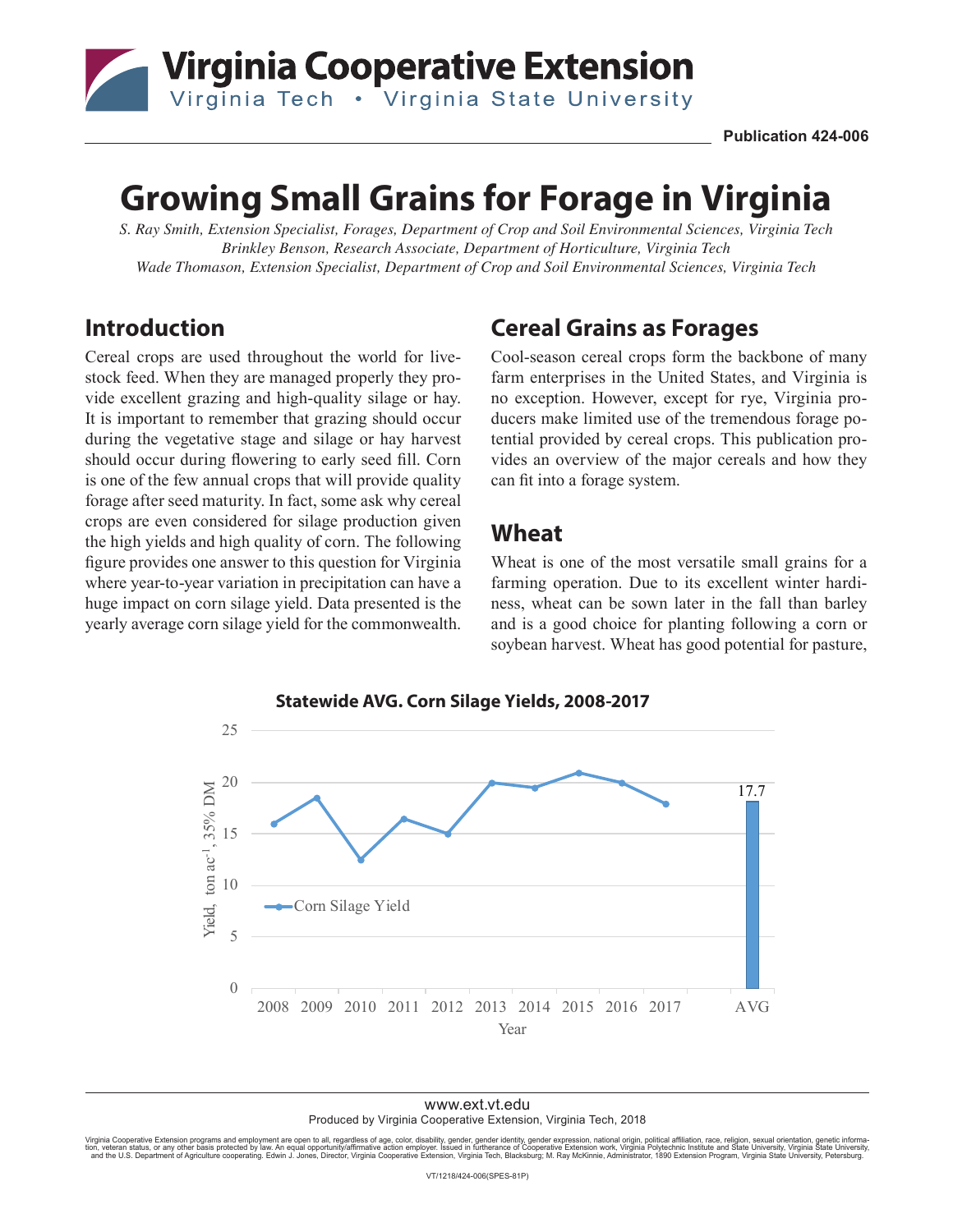silage, or hay production. Wheat will withstand wetter soils than barley or oats, but tends to be less tolerant of poorly drained soils than rye or triticale. It is not used as an all-purpose forage crop to the extent that it could be. Very short, semi-dwarf varieties have less forage yield potential than taller varieties. When grown for forage instead of grain, wheat should be planted earlier and at a higher seeding rate. Hessian fly and wheat streak mosaic can be greater concerns in early-planted wheat. Newer winter wheat varieties with Hessian fly resistance can be seeded (2 to 3 Bu/A) as early as late August and produce an abundance of excellent fall grazing. Early planting also increases the potential for recovery of residual or leftover nitrogen from the previous summer crop that might otherwise leach below the rooting zone during the winter months. Managed properly, wheat can be grazed in the fall, again in early spring, and finally harvested for hay or silage. As silage, wheat is of excellent quality and will normally produce more tonnage (6 to 10 T/A at 65 percent moisture) than barley (5 to 8 T/A) and be of higher quality than rye when cut at the bloom stage. At bloom stage, wheat yields are often 50 percent higher than at the boot stage with little loss in quality. For highest silage yields, the taller wheat varieties should be considered and not seeded until early to mid-October. Plant height may become a more important consideration than grain-yield potential when growing wheat for grazing, silage, or hay. However, if wheat is to be grazed and then used for grain production, grain-yield potential should be an important factor in variety selection. Another consideration in variety selection is the length and roughness of awns. Livestock tend to favor cultivars with small or no awns. Forage potential is greatly reduced when wheat is grown on soils with a pH of 5.5 or less.

#### **Barley**

Barley is generally more susceptible to winterkill than wheat, especially when it has been overgrazed. It should not be grazed as short or as late into the fall as wheat. Barley does best on fertile, well-drained soils, but is also well adapted to sandy soils. Barley is sensitive to acidic soil conditions and pH should be maintained at 5.5 or higher. Barley produces good-quality silage or hay, but because of lower tonnage, usually produces lower yields of total digestible nutrients per acre than the other small grains. Barley also has higher digestibility and lower cell-wall content, acid detergent fiber, and acid detergent lignin than the other small grains. For best forage yields, barley should be seeded in early to mid-September at 2 to 3 Bu/A and cut in the late softdough stage. Some varieties have barbed awns that can affect the palatability of hay, but other varieties have smooth awns. Barley yellow dwarf virus (BYDV), leaf rust, and smut can be serious problems for winter barley. Early planting tends to favor the occurrence of BYDV. Good-quality grazing can be obtained from early seeded barley, but it should not be grazed as close or as late in the fall as wheat or rye.

# **Triticale**

The use of triticale as a forage crop is gaining popularity throughout the country and particularly in the Midwest. Triticale generally has a higher forage yield, but lower quality than wheat. Triticale is a cross between rye and wheat. As such, it is adapted to a range of soils and does well on sandy sites. Tolerance to low pH is better than wheat but not as good as rye. Although pure triticale will not contaminate adjacent wheat fields with rye, triticale seed is sometimes contaminated with rye seed.

## **Rye**

Rye is the most cold tolerant and least exacting in its soil and moisture requirements of all the small-grain cereals. Like wheat, rye can be sown in late August at 2 to 3 Bu/A to provide fall grazing, excellent winter ground cover, and spring grazing. The rapid growth of rye, both in the fall and spring, makes it the most productive of the small grains for pasture. Rye is the earliest maturing small grain for silage with good quality when harvested at the proper stage of growth. Traditionally, rye has been a poor choice for silage because of its higher fiber content compared to wheat, oat, barley, and triticale and its palatability declines rapidly with maturity.

The recent release of several "abruzzi" types of rye (Winterking and Aroostook) has provided better varieties for grazing and silage. Recent trials indicate that these newer varieties of rye are able to maintain quality longer than triticale, but not as long as wheat. When grown for silage, rye should be seeded in early October (and until late November), harvested in the late-boot stage, wilted, and ensiled. Research has shown that at this growth stage rye protein is efficiently digested in the rumen with over 75 percent being utilized. Rye is a more consistent producer of spring pasture than wheat, although it quickly becomes stemmy and unpalatable in late spring.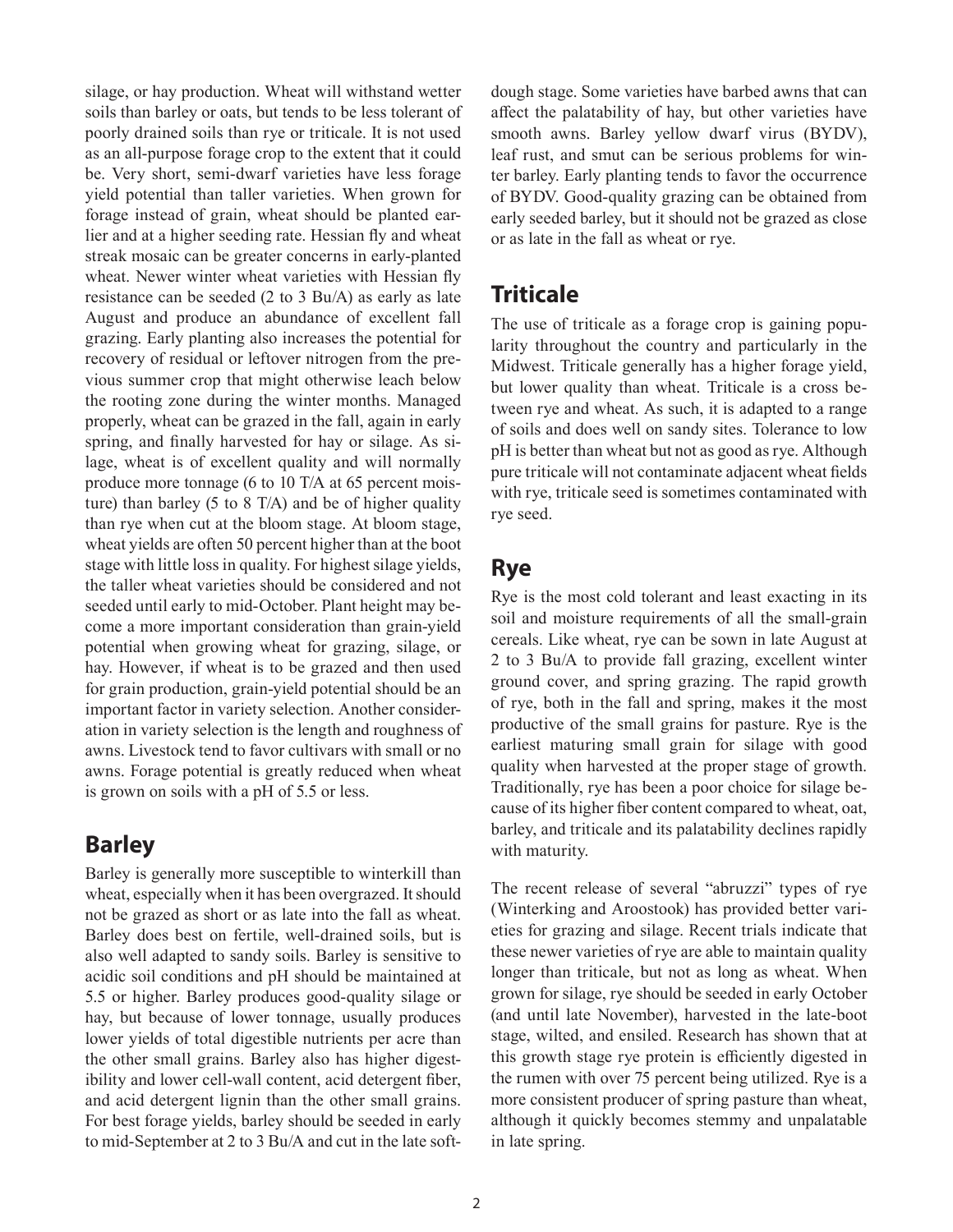#### **Winter Oats**

As a rule, the hardiest winter-oat variety (Kenoat) is considerably less winter hardy than common wheat and barley varieties. However, in the southern United States, winter oats will usually survive most winters and produce high yields of forage (4 to 8 T/A). Due to the lateness of maturity of most winter oat varieties, they are not well suited for double-cropping systems. However, the earlier maturing varieties of oat may be successfully used as silage when cut at the boot stage and wilted before ensiling. Similar to barley, winter oats must be seeded in mid-September at 2.5 to 3 Bu/A to be well established before cold weather arrives. Winter oats are best adapted to well-drained clay and sandy loam soils. They do not perform as well under extremely dry or wet conditions as do wheat or rye. Winter oats produce a high-quality silage; however, lower yields are common compared to the other small grains.

# **Small Grains for Silage**

With limited acreage for growing row crops, a large percentage of small grain is being grown in a doublecropping system for an additional silage crop. Smallgrain silage also permits greater utilization of silage storage and feeding equipment. One of the most important decisions in producing high-quality small-grain silage is determining the stage of maturity at which to harvest. Several factors to be considered are:

• cropping system (double-cropping or only harvesting one crop per season);

- species and variety of small grain used;
- whether small grain is being used as a companion crop for grasses and legumes; and
- kind of livestock to be fed.

In general, high-quality silage with good animal performance is obtained from small-grain silage cut at the head emergence stage. Data from the University of Georgia indicates that animal intake is higher for silage cut at early head emergence compared to the milk or dough stage. Daily milk production was about 15 pounds higher for cows fed small-grain silage cut at early heading.

The plant changes rapidly from head emergence to bloom as the stem stiffens. Fiber and lignin increase within the stem so the plant will be able to support the filled head. The vegetative ratio of leaf to stem goes down, and there is little nutrition in the head to offset this change. As the head fills, carbohydrate content goes up, which offsets some of the loss in quality due to greater fiber and lignin.

Small-grain silage cut prior to the soft-dough stage will be high in moisture and should be wilted to 35 percent dry matter. This will take one to six hours or more depending on drying conditions and stage of maturity. If equipment is not available to cut, wilt, and pick up from a windrow, then small grain should be allowed to reach the dough stage and direct chopped for acceptable silage. Direct-cut immature plants will cause seepage of silage, loss of nutrients, and acid silage, which is less



Soft Dough Stage, 35% DM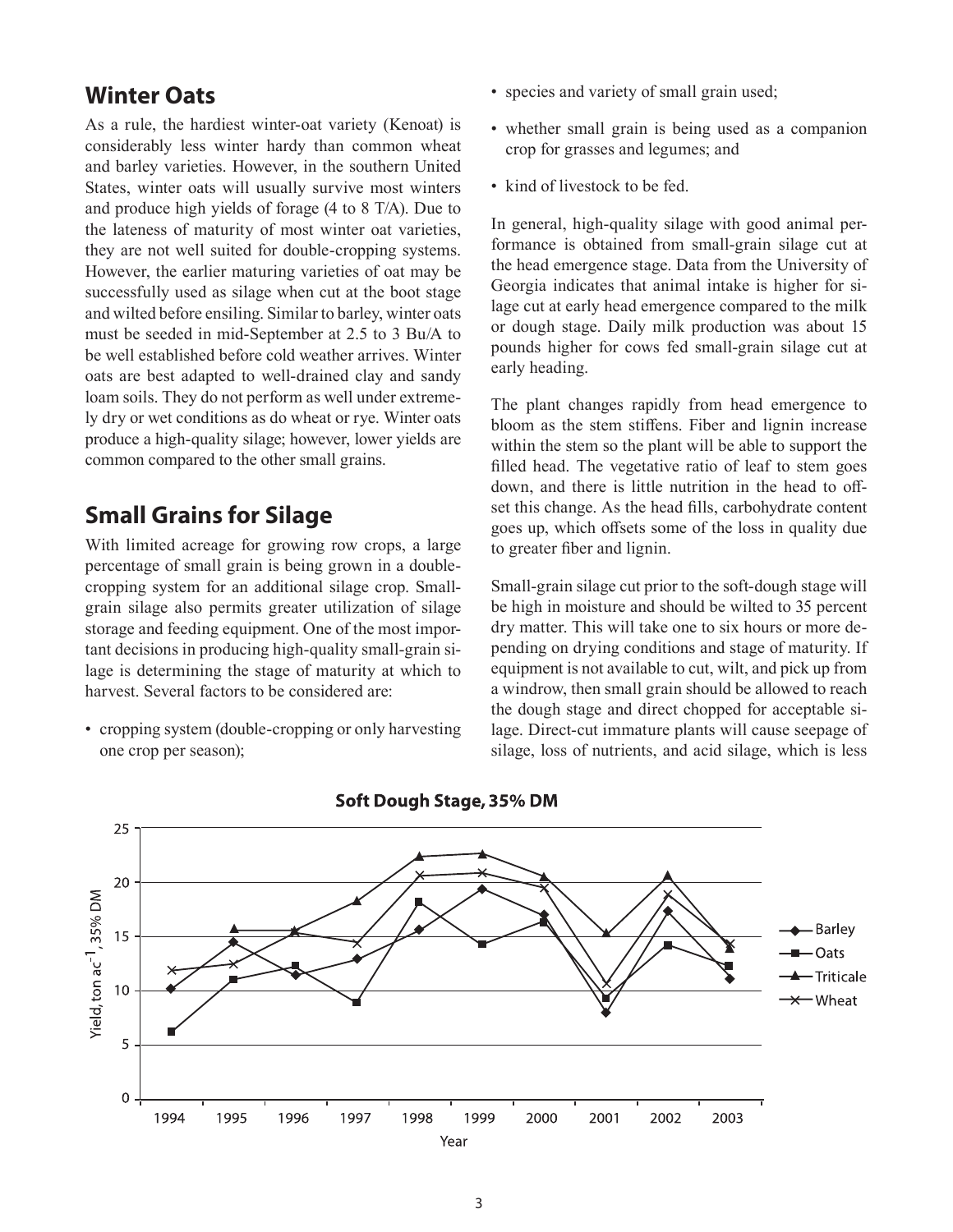palatable to animals and has an offensive odor. Small grains may become excessively dry if harvested when the grain is in the dough stage. In this case, water may need to be added or a high-moisture green chopped forage mixed with the small-grain forage.

Special attention should be given to the length of cut on small grain silage. Chopper knives should be kept sharp and adjusted for a 3/8- to 1/2-inch cut for good packing of the ensiled material. Long stems can be a direct channel for feeding oxygen into the silage, causing spoilage. The addition of 100 to 200 pounds of ground corn per ton of small-grain silage will improve the quality and feed value of silage. The use of a silage inoculant should be considered for late-summer seeded small grains chopped during late October. Cooler temperatures during this period may reduce ensiling bacteria populations needed to properly store silage. The beneficial use of silage inoculants for later cuttings during warmer weather has not been well documented. Small-grain silage can be stored in any upright or horizontal type silo, but packing is more difficult in the horizontal type silos. When filling horizontal silos, wheel tractors should be run continuously during filling to ensure adequate packing. A plastic cover held in place by a layer of sawdust, lime, or old tires should be used to seal the silo upon completion of filling. Smallgrain silage can also be made and stored as round bales with the use of bale-wrapper equipment.

# **Liming and Fertilization**

High-quality small-grain forage production is most likely to occur where soil acidity has been corrected and a good fertilization program is followed. A soil test should be used to determine lime and fertilizer needs. In many cases, small-grain cover crops planted early for livestock forage benefit from carryover fertilizer applied to the previous summer annual. This practice makes valuable use of available plant nutrients that might otherwise be lost by leaching or surface runoff.

Nitrogen (N) increases vegetative growth and promotes tillering. Typical recommended N fertilizer rates for small-grain forage are 30 lb of N per acre in the fall and 30 lb topdressed in early spring. The amount of N needed will depend on the small grain species, soil type, crop use, previous crop, and planting date. When small grains are to be grazed, an additional 30 lb of N should be applied at seeding. A late-February to early-March application of 30 lb will stimulate tillering and early spring growth. Less nitrogen should be applied following tobacco or when N uptake from the previous summer annual was limited due to drought and/or poor plant growth. Split applications can help reduce lodging and the possibility of nitrate poisoning. In a total grazeout program, all the fertilizer can be applied preplant except on sandier soils—or regular topdress applications can be made through the fall and early spring. If the crop is to be grazed until early spring then grown for grain, a split application is often best, with at least half the fertilizer applied preplant and the remainder topdressed after the cattle have been removed.

Phosphorus (P) stimulates rapid, early growth. If P is needed, it should be applied at or before seeding. Potassium (K) response in small grains has been less than for N or P. However, low levels of soil K should be corrected to aid standability and increase yield. Small grains harvested for silage remove large amounts of K from the soil, approximately 50 lb  $K_2O/A$ . Therefore, fall-applied K should be based on the needs of the small-grain silage crop rather than the following summer annual crop.

#### **Seeding rates**

|      | Wheat 120-150 lb/A or $\sim$ 32-36 seeds/sq ft     |
|------|----------------------------------------------------|
|      | Barley 120 lb/A or $\sim$ 30 seeds/sq ft           |
|      | Triticale 120-150 lb/A or $\sim$ 32-36 seeds/sq ft |
| Rye  | $90-100$ lb/A                                      |
| Oats | 65-80 lb/A or 25-30 seeds/sq ft                    |

Increase seeding rates by 10 percent when planting notillage into heavy residue.

# **Grazing Systems with Small Grains**

As stated previously, each of the small grains furnishes excellent pasture in the fall and early spring. For early forage production, early seeding is necessary. In Kentucky, rye, oats, and triticale seeded on August 3 yielded 1.3, 1.4, and 1.4 tons more dry matter per acre, respectively, than that seeded on September 30. Wheat for forage is often planted four to six weeks earlier than wheat planted for grain production and at much greater risk of being severely damaged by the Hessian fly. Researchers in Georgia found that low to moderate levels of Hessian fly damage reduced spring forage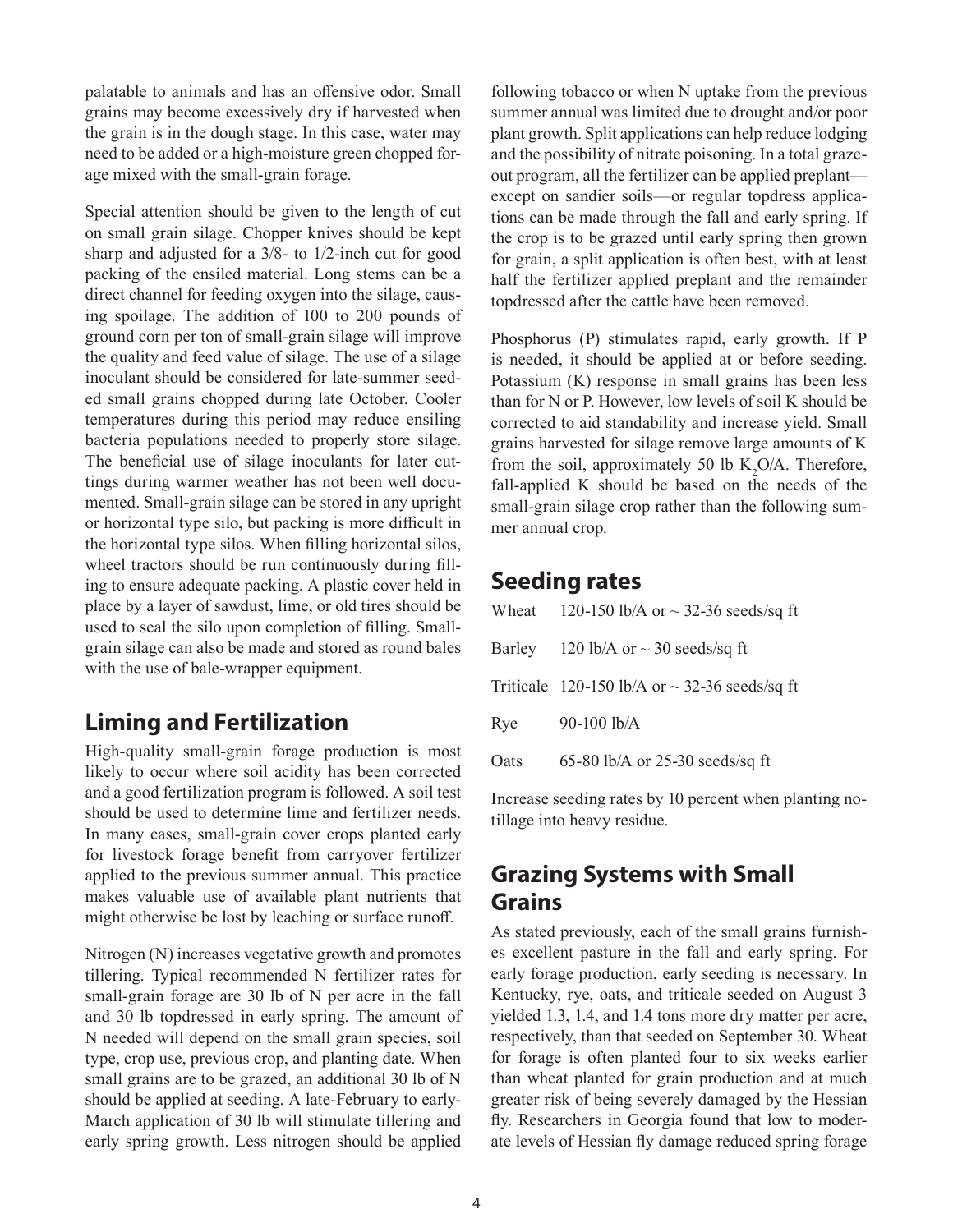yield 14 percent to 46 percent but did not greatly affect the crude protein or acid detergent fiber content. Therefore, varieties with Hessian fly resistance should be considered.

Fall grazing should be delayed until the plants are well established (6 to 8 inches high). Small-grain plants grazed before this time will likely suffer from severe defoliation and result in lower fall and spring production. On the other hand, excessive delay will result in rank, succulent plants, which are easily damaged during grazing. Stocking rate should be light enough to avoid continuous complete removal of top growth (graze to about 2 to 3 inches). Rotational grazing increases the production of small grains similar to that of perennial pasture grasses. Intermittent grazing should be timed to allow plants to fully recover (6 to 8 inches high) before the next grazing period. Research has shown that livestock trampling during grazing can sometimes have an influence on surface soil physical properties (decreasing infiltration rate and increasing bulk density); however, no significant reduction in productivity has been reported. It is likely that most soil surface changes arising from trampling are corrected by the freeze-thaw and shrink-swell action of winter.

#### **Wheat for Grazing and Grain**

Stage of growth at the time of grazing and the length of the growing season remaining should be considered in managing wheat for both forage and grain. Wheat to be harvested for grain should not be grazed after the crop reaches the stem elongation stage and nodes begin to develop. At this stage, the spike (head) is above the soil surface and moving up the stem. Grazing after this stage can greatly reduce yields. Usually a plant will have about five to six leaves on the main shoot when internode elongation begins. To determine this stage, the stem can be sliced open lengthwise and the joint and developing head observed. Depending on seeding date and weather conditions, wheat may reach this growth stage by early to mid-March.

Research results are quite inconsistent in terms of grazing effects on grain yield of winter wheat. Grazing usually reduces grain yield of small grains (25 percent to 79 percent) although yield increases have been reported in Kansas, Texas, Oklahoma, Indiana, New Jersey, and Argentina.

Grazing of winter wheat can be used to good advantage under these conditions:

- when wheat is moderately grazed;
- when trampling losses are avoided;
- when abundant fall growth might lead to lodging or impeded regrowth in spring, and
- when severe weather conditions do not stress the crop beyond the levels of stress induced by grazing. An acre of small-grain pasture can carry approximately 500 pounds of live weight per acre.

Weaned calves can receive all their needed protein and energy from good small-grain pastures. The stocking rate can be increased when supplemental feeding is practiced. Several brood cows can be grazed per acre by allowing only one to two hours of grazing per day. Grazing should be managed to avoid continuous complete removal of top growth.

#### **Cereal Hay Production**

Small-grain cereals can be used as a hay crop, either as an emergency feed or as part of a planned early summer forage program. Yields often average 2 to 4 tons (air dry) per acre. The moisture content at baling should be about 15 percent to 20 percent for small, rectangular bales.

The quality of hay made from wheat, barley, oats, and rye at the late-boot stage is similar. Of the small-grain cereals, triticale hay is the most variable in quality. Hay quality is more dependent on stage of maturity at harvest than is silage quality. Small-grain hays will have the highest quality when harvested at the late-boot stage. A popular time to harvest small-grain cereals for hay is at the early-milk stage, however. This is the best compromise between highest dry-matter yield and maximum hay quality. If protein content is an overriding factor, the crop should be harvested at the late-boot stage. Drymatter yields are about 20 percent to 40 percent lower at this stage compared with the dough stage. Although the feeding value of small-grain hays is less than that of small-grain silages, hay can be excellent forage for young calves, replacement heifers, beef cows, and dry dairy cows. Rough awns in small-grain hay can cause cattle considerable soreness and irritation to the eyes, mouth, lips, gums, and lower surface of the tongue. A crop with rough awns should be ensiled rather than baled to minimize this occurrence. Also, harvesting at